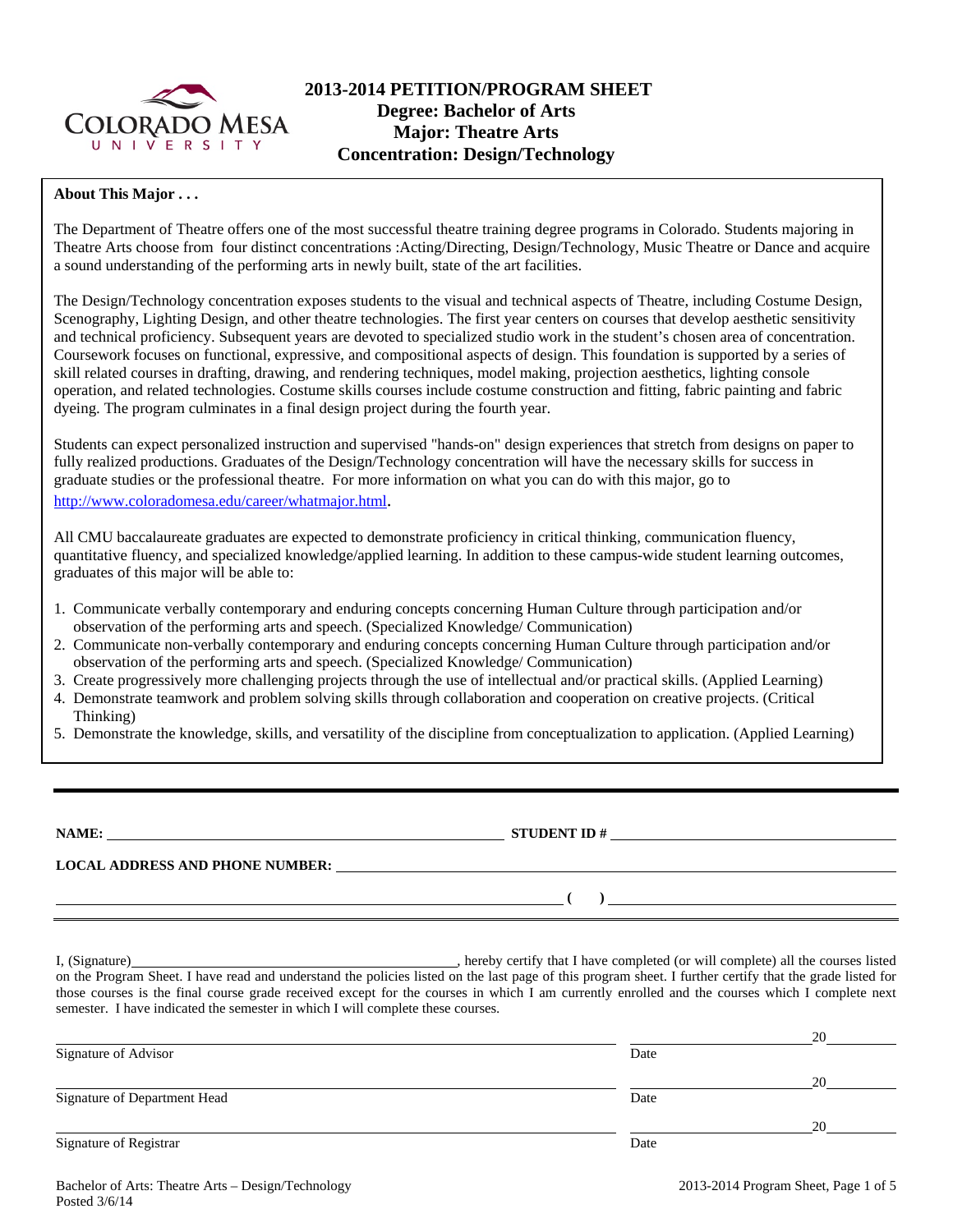#### **Students should work closely with a faculty advisor when selecting and scheduling courses prior to registration.**

Degree Requirements:

- <sup>120</sup> semester hours total (A minimum of 28 taken at CMU in no fewer than two semesters).
- 40 upper division credits (A minimum of 15 taken at the 300-400 course levels within the major at CMU).
- 2.00 cumulative GPA or higher in all CMU coursework
- 2.00 cumulative GPA or higher in coursework toward the major content area
- Pre-collegiate courses (usually numbered below 100) cannot be used for graduation.
- A student must follow the CMU graduation requirements either from 1) the program sheet for the major in effect at the time the student officially declares a major; or 2) a program sheet for the major approved for a year subsequent to the year during which the student officially declares the major and is approved for the student by the department head. Because a program may have requirements specific to the degree, the student should check with the faculty advisor for additional criteria. It is the student's responsibility to be aware of, and follow, all requirements for the degree being pursued. Any exceptions or substitutions must be approved by the student's faculty advisor and Department Head.
- See the "Undergraduate Graduation Requirements" in the catalog for additional graduation information.
- When filling out the program sheet a course can be used only once.

**GENERAL EDUCATION REQUIREMENTS** (31 semester hours) See the current catalog for a list of courses that fulfill the requirements below. If a course is on the general education list of options and a requirement for your major, you must use it to fulfill the major requirement and make a different selection within the general education requirement.

| Course No Title                                                                                                                                                                                                                                                          |   | Sem.hrs Grade Term/Trns |
|--------------------------------------------------------------------------------------------------------------------------------------------------------------------------------------------------------------------------------------------------------------------------|---|-------------------------|
| English (6 semester hours, must receive a grade of "C" or better and                                                                                                                                                                                                     |   |                         |
| must be completed by the time the student has 60 semester hours.)                                                                                                                                                                                                        |   |                         |
| ENGL 111 English Composition                                                                                                                                                                                                                                             | 3 |                         |
| ENGL 112 English Composition                                                                                                                                                                                                                                             | 3 |                         |
| <b>Math:</b> MATH 110 or higher (3 semester hours, must receive a grade<br>of "C" or better, must be completed by the time the student has 60<br>semester hours.)                                                                                                        |   |                         |
| Humanities (3 semester hours)                                                                                                                                                                                                                                            |   |                         |
| Social and Behavioral Sciences (6 semester hours)                                                                                                                                                                                                                        |   |                         |
| <u> 1989 - Johann Harry Harry Harry Harry Harry Harry Harry Harry Harry Harry Harry Harry Harry Harry Harry Harry</u><br><b>Natural Sciences</b> (7 semester hours, one course must include a lab)<br><u> 1980 - Antonio Alemania, prima postala provincia (n. 1914)</u> |   |                         |
| <u> Alexandria de la contrada de la contrada de la contrada de la contrada de la contrada de la contrada de la c</u>                                                                                                                                                     |   |                         |
| <b>History</b> (3 semester hours)<br><b>HIST</b>                                                                                                                                                                                                                         |   |                         |

| <b>OTHER LOWER DIVISION REQUIREMENTS (6 semester hours)</b> |  |
|-------------------------------------------------------------|--|
| <b>Kinesiology</b> (3 semester hours)                       |  |
| <b>KINE 100</b><br>Health and Wellness                      |  |
| KINA 1                                                      |  |

Course No Title Sem.hrs Grade Term/Trns

**Applied Studies** (3 semester hours)

KINA  $1$   $1$ 

**Fine Arts** (3 semester hours)

#### **FOUNDATIONS COURSES** (18semester hours) Two **consecutive**

\_\_\_\_\_\_ \_\_\_\_ \_\_\_\_\_\_\_\_\_\_\_\_\_\_\_\_\_\_\_\_\_\_\_\_ \_\_\_\_ \_\_\_\_\_ \_\_\_\_\_\_\_\_

classes in the **same** foreign language. Must receive a grade of "C" or better.

| <b>FLA</b>      |                                                                 |   |  |
|-----------------|-----------------------------------------------------------------|---|--|
| FLA             |                                                                 |   |  |
| <b>THEA 130</b> | Script Analysis                                                 |   |  |
| <b>THEA 153</b> | Acting I: Beginning Acting                                      | 3 |  |
| <b>THEA 243</b> | Theatre Practice: Scene Const.                                  | 3 |  |
| <b>THEA 260</b> | Costume Construction 1                                          |   |  |
|                 | (Students must take these Theatre courses prior to their Junior |   |  |
| Year)           |                                                                 |   |  |

| <b>THEATRE ARTS Design/Technical Concentration (52 Semester</b> |  |
|-----------------------------------------------------------------|--|
|                                                                 |  |

| Hours)          |                                             |   |  |
|-----------------|---------------------------------------------|---|--|
| THEA 117        | <b>Play Production</b>                      |   |  |
| THEA 118        | <b>Play Production</b>                      |   |  |
| <b>THEA 142</b> | Make-Up or                                  |   |  |
| THEA 143        | Costuming                                   | 3 |  |
| <b>THEA 145</b> | Introduction to Dramatic Lit                | 3 |  |
| THEA 217        | Play Production                             |   |  |
| <b>THEA 218</b> | <b>Play Production</b>                      |   |  |
| <b>THEA 244</b> | <b>Beginning Lighting</b>                   | 3 |  |
| <b>THEA 317</b> | <b>Play Production</b>                      |   |  |
| THEA 318        | <b>Play Production</b>                      |   |  |
| <b>THEA 322</b> | <b>Stage Management</b>                     | 3 |  |
| <b>THEA 331</b> | Theatre History I: 400 B.C.                 |   |  |
|                 | to 1642                                     | 3 |  |
| <b>THEA 332</b> | Theatre History II: From 1642               |   |  |
|                 | to the Present                              | 3 |  |
| <b>THEA 417</b> | <b>Play Production</b>                      |   |  |
| THEA 418        | <b>Play Production</b>                      |   |  |
|                 | THEA 445 or 446 Senior Tech/Des. Capstone 3 |   |  |
|                 |                                             |   |  |

#### **Select 9 semester hours from the Design/Tech Emphasis Options THEA 143, 343, 344, 360, 400:**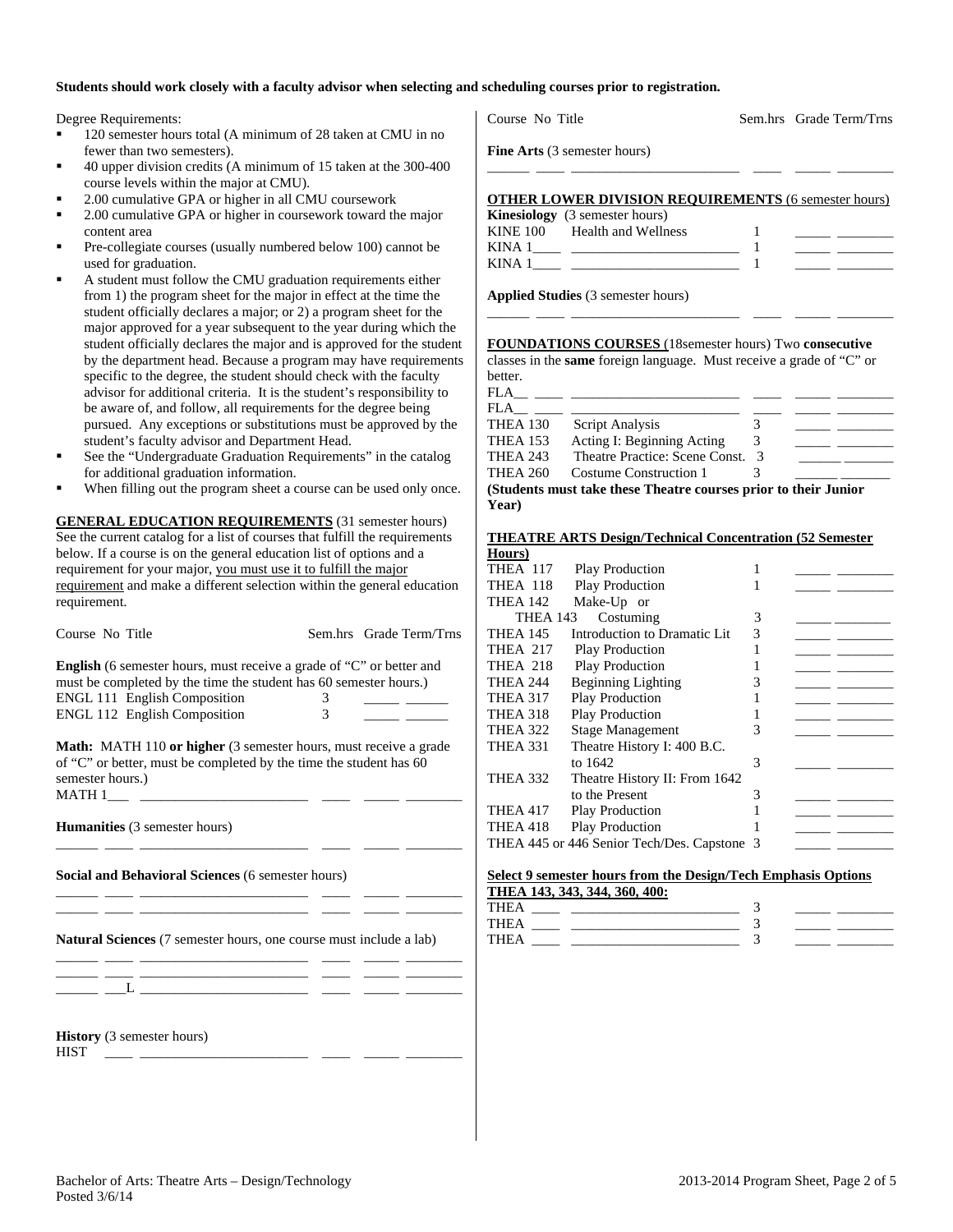| Course No Title                                                                      | Sem.hrs Grade Term/Trns | Course No Title | Sem.hrs Grade Term/Trns                                                                                                                                                                                                                                        |
|--------------------------------------------------------------------------------------|-------------------------|-----------------|----------------------------------------------------------------------------------------------------------------------------------------------------------------------------------------------------------------------------------------------------------------|
| Select 8 semester hours from the Performance Options (see below):                    |                         | Course No Title | <b>Electives</b> (All college level courses appearing on your final transcript,<br>not listed above that will bring your total semester hours to 120 hours.)<br>(10 semester hours; additional upper division hours may be needed.)<br>Sem.hrs Grade Term/Trns |
|                                                                                      |                         |                 |                                                                                                                                                                                                                                                                |
| <b>Select 6 semester hours from Design/Technology Support Courses</b><br>(see below: |                         |                 |                                                                                                                                                                                                                                                                |
|                                                                                      |                         |                 |                                                                                                                                                                                                                                                                |

# **THEATRE ARTS – Design/Technology Concentration (52 Semester Hours)**

## **Select 8 semester hours from the following Performance**

**Options:** 

THEA 119, 120, 219, 220, 319, 320, 419, 420 Tech Performance THEA 147, 148, 247, 248, 347, 348, 447, 448 Drama Performance DANC 157, 257, 357 Dance Performance

#### **Select 6 semester hours from the following Design/Technology Select 9 semester hours from the following <br>
Support Courses: Support Courses:**

| --------------- |                              |                 |                         |
|-----------------|------------------------------|-----------------|-------------------------|
| ARTE 101        | Two-Dimensional Design (3)   | <b>THEA 143</b> | Costuming $(3)$         |
| ARTE 102        | Three-Dimensional Design (3) | THEA 343        | Scene Design (3)        |
| ARTS 151        | Basic Drawing (3)            | THEA 344        | <b>Advanced Stage I</b> |
| ARTG 215        | Graphic Design I (3)         | <b>THEA 360</b> | Costume Construe        |
| ARTS 221        | Metalsmithing (3)            | THEA 400        | Sound Design for        |
| ARTS 251        | Figure Drawing (3)           |                 |                         |
| ARTS 291        | Foundation Painting (3)      |                 |                         |
| THEA 381        | Directing $I(3)$             |                 |                         |
|                 |                              |                 |                         |

THEA 401 Career Preparation (3) THEA 499 Internship (3-9) **or any other Design/Technology Course** 

#### **Students are required to participate in exit examination and other programs deemed necessary to comply with college accountability requirements. All degree requirements must be completed as described above. Any exceptions or substitutions must be recommended in advance by the faculty advisor and approved by the Department Head.**

**General Electives: 10 semester hours;** additional upper division may be needed

| THEA 117        | Play Production (1)           | THEA 332 Theatre History II (3)               |
|-----------------|-------------------------------|-----------------------------------------------|
| THEA 118        | Play Production (1)           | THEA 417 Play Production (1)                  |
| THEA 142        | Make-Up                       | THEA 418 Play Production (1)                  |
|                 | Or THEA 143 Costuming (3)     | THEA 445 or 446 Senior Tech/Des. Capstone (3) |
| <b>THEA 145</b> | Introduction to Drama Lit (3) |                                               |
| <b>THEA 217</b> | Play Production (1)           |                                               |
| THEA 218        | Play Production (1)           |                                               |
| THEA 244        | Beginning Lighting (3)        |                                               |
| <b>THEA 317</b> | Play Production (1)           |                                               |
| THEA 318        | Play Production (1)           |                                               |
| THEA 322        | Stage Management (3)          |                                               |
| THEA 331        | Theatre History $I(3)$        |                                               |
|                 |                               |                                               |

| ыпры с соцівся: |                              | <b>Emphasis</b> Options: |                              |
|-----------------|------------------------------|--------------------------|------------------------------|
| ARTE 101        | Two-Dimensional Design (3)   | <b>THEA 143</b>          | Costuming $(3)$              |
| ARTE 102        | Three-Dimensional Design (3) | THEA 343                 | Scene Design (3)             |
| ARTS 151        | Basic Drawing (3)            | THEA 344                 | Advanced Stage Lighting (3)  |
| ARTG 215        | Graphic Design I (3)         | THEA 360                 | Costume Construction II (3)  |
| ARTS 221        | Metalsmithing (3)            | THEA 400                 | Sound Design for Theatre (3) |
|                 |                              |                          |                              |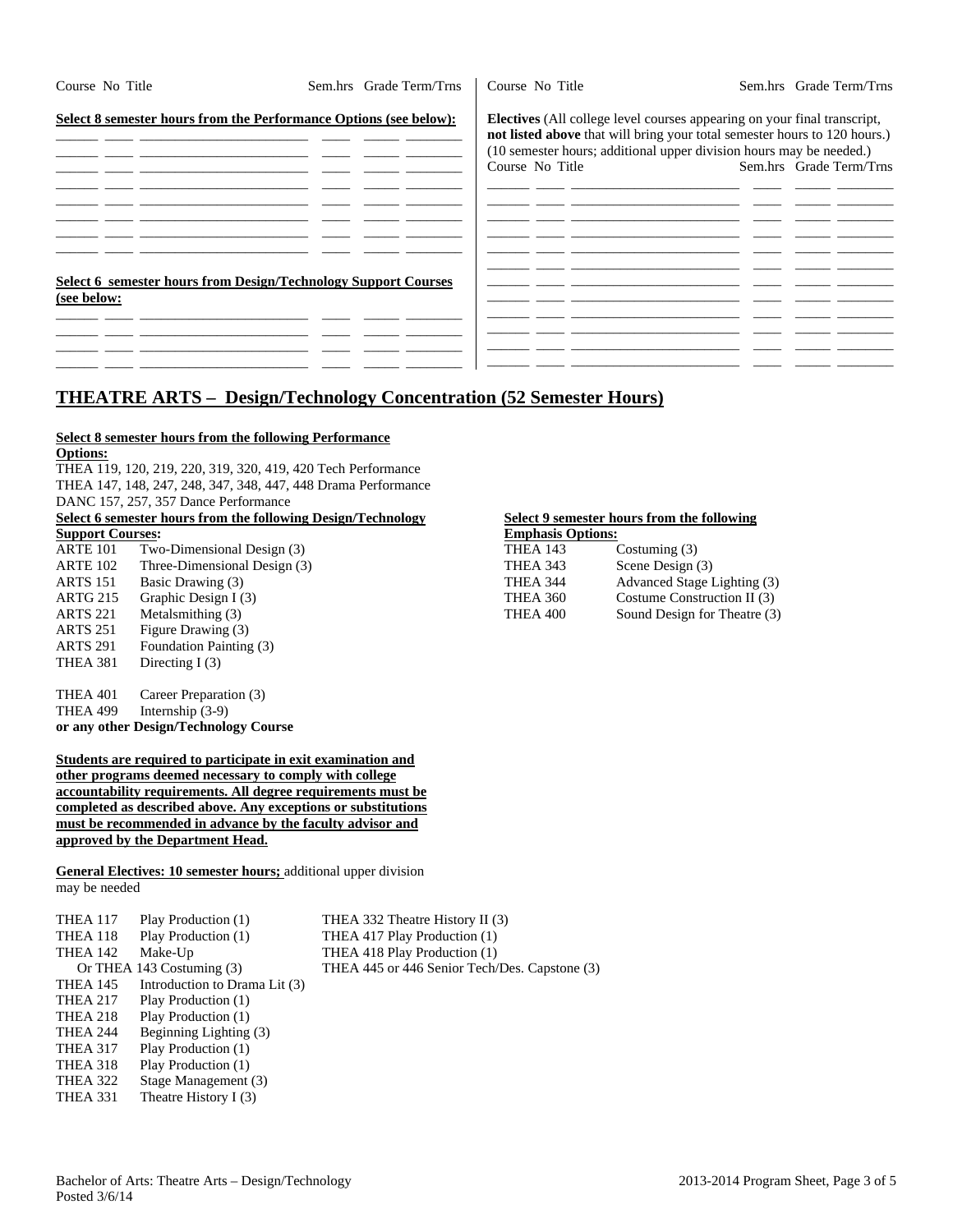# **SUGGESTED COURSE SEQUENCING FOR A MAJOR IN THEATRE – Design/Technology**

This is a recommended sequence of course work. Certain courses may have prerequisites or are only offered during the Fall or Spring semesters. It is the student's responsibility to meet with the assigned advisor and check the 2 year course matrix on the website for course availability.

## **FRESHMAN YEAR**

| <b>Fall Semester</b> |                                            | <b>Hours</b> | <b>Spring Semester</b> |                                           | <b>Hours</b> |
|----------------------|--------------------------------------------|--------------|------------------------|-------------------------------------------|--------------|
| ENGL 111             | <b>English Composition</b>                 |              | <b>ENGL 112</b>        | <b>English Composition</b>                |              |
|                      | MATH XXX (110 or higher)                   |              | <b>KINE 100</b>        | <b>Health and Wellness</b>                |              |
| KINA                 | Activity (2 courses)                       |              | THEA 118               | <b>Play Production</b>                    |              |
| THEA 117             | <b>Play Production</b>                     |              | THEA 130               | Script Analysis (Foundation)              | 3            |
| <b>THEA 153</b>      | Acting I: Beginning Acting (Foundation)    | 3            | <b>THEA 145</b>        | Introduction to Dramatic Literature       | 3            |
| <b>THEA 243</b>      | Theatre Practice/Scene Const. (Foundation) | 3            | <b>THEA 260</b>        | Costume Construction I (Foundation)       | 3            |
|                      | Performance Option (THEA 119 Recommended)  |              |                        | Performance Option (THEA 120 Recommended) |              |
|                      |                                            | 16           |                        |                                           | 15           |

## **SOPHOMORE YEAR**

| <b>Fall Semester</b>                       | <b>Hours</b> | <b>Spring Semester</b>                                | <b>Hours</b> |
|--------------------------------------------|--------------|-------------------------------------------------------|--------------|
| General Education Natural Science with Lab | 4            | General Education Social/Behavioral Science           | 6            |
| FLA Foreign Language (Foundation)          |              | Foreign Language (Foundation)<br>FLA                  | 3            |
| THEA 142<br>Make-up                        | (3)          | Costuming or THEA 360 Costume Const, II 3<br>THEA 143 |              |
| <b>Play Production</b><br><b>THEA 217</b>  |              | Play Production<br>THEA 218                           |              |
| Design/Technology Emphasis Option          |              | <b>Beginning Lighting</b><br>THEA 244                 |              |
| Performance Option (THEA 219 Recommended)  |              | Performance Option (THEA 220 Recommended)             |              |
|                                            | $12 - 15$    |                                                       | 14-17        |

## **JUNIOR YEAR**

| <b>Fall Semester</b>                      |                                  | <b>Hours</b> | <b>Spring Semester</b>                    |                                             | <b>Hours</b> |
|-------------------------------------------|----------------------------------|--------------|-------------------------------------------|---------------------------------------------|--------------|
| <b>General Education History</b>          |                                  |              |                                           | <b>General Education Humanities</b>         |              |
| <b>THEA 317</b>                           | <b>Play Production</b>           |              |                                           | <b>General Education Natural Science</b>    |              |
| THEA 331                                  | Theatre History I: 400BC to 1642 |              | THEA 318                                  | <b>Play Production</b>                      |              |
| Design/Technology Emphasis Option         |                                  |              | <b>THEA 322</b>                           | <b>Stage Management</b>                     |              |
| Design/Technology Support Courses         |                                  |              | THEA 332                                  | Theatre Hist II: From 1642 to the Present 3 |              |
| Performance Option (THEA 319 Recommended) |                                  |              | Design/Technology Support Courses         |                                             |              |
|                                           |                                  | 14           | Performance Option (THEA 320 Recommended) |                                             |              |
|                                           |                                  |              |                                           |                                             | 17           |

## **SENIOR YEAR**

| <b>Fall Semester</b>               |                                           | <b>Hours</b> |
|------------------------------------|-------------------------------------------|--------------|
| <b>General Education Fine Arts</b> |                                           |              |
| THEA 417                           | <b>Play Production</b>                    |              |
| <b>THEA 445</b>                    | Senior Design/Tech Cap. (fall or spring)  | (3)          |
| Design/Technology Emphasis Option  |                                           | 3            |
|                                    | Design /Technology Support Course         | 3            |
| Elective or minor                  |                                           | 3            |
|                                    | Performance Option (THEA 419 Recommended) |              |
|                                    |                                           | 14-17        |

| <b>Spring Semester</b> |                                           | <b>Hours</b> |
|------------------------|-------------------------------------------|--------------|
|                        | <b>General Education Applied Studies</b>  |              |
| <b>THEA 418</b>        | <b>Play Production</b>                    |              |
| <b>THEA 446</b>        | Senior Design/Tech. Cap. (fall or spring) | (3)          |
| Elective or minor      |                                           |              |
|                        | Performance Option (THEA 420 Recommended) |              |
|                        |                                           | 12.15        |

**Design/Technology Emphasis Options – Select 9 from:** THEA 143, 343, 344, 360, 400

**Performance Options – Select 8 from**: THEA 119, 120, 219, 220, 319, 320, 419, 420 **OR** THEA 147, 148, 247, 248, 347, 348, 447, 448 **OR** DANC 156, 256, 356

**Select 6 Design/Technology Support Options:** ARTE 101,102, 151, 221, 251, 292 ARTG 215, THEA 381, 401, 499, or any other Design/Technology Course

**120 Credit Hours required for Graduation**